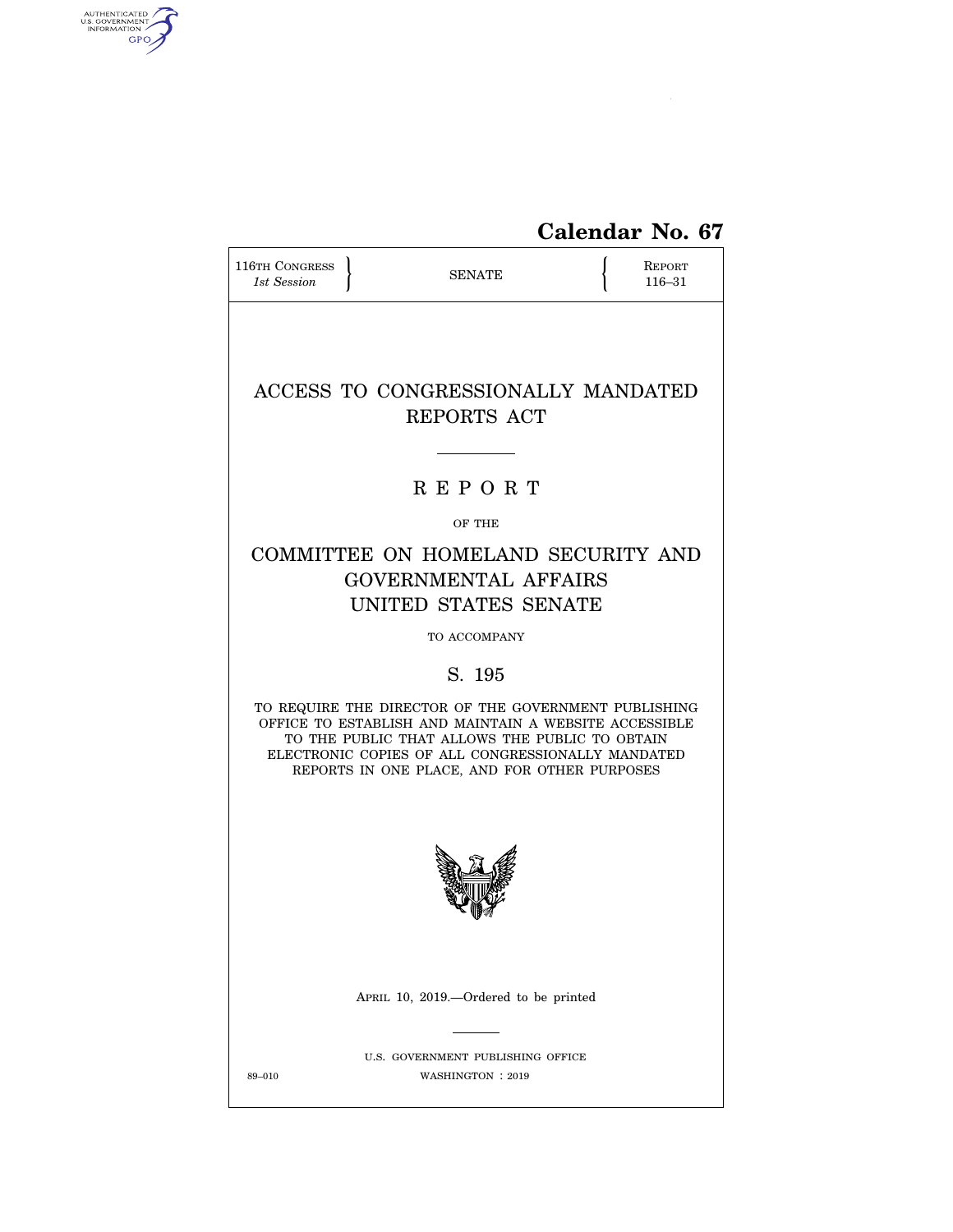#### COMMITTEE ON HOMELAND SECURITY AND GOVERNMENTAL AFFAIRS

RON JOHNSON, Wisconsin, *Chairman* 

ROB PORTMAN, Ohio RAND PAUL, Kentucky JAMES LANKFORD, Oklahoma MITT ROMNEY, Utah RICK SCOTT, Florida MICHAEL B. ENZI, Wyoming JOSH HAWLEY, Missouri

GARY C. PETERS, Michigan THOMAS R. CARPER, Delaware MAGGIE HASSAN, New Hampshire KAMALA D. HARRIS, California KYRSTEN SINEMA, Arizona JACKY ROSEN, Nevada

GABRIELLE D'ADAMO SINGER, *Staff Director*  JOSEPH C. FOLIO, III, *Chief Counsel*  DANIEL J. SPINO, *Professional Staff Member*  DAVID M. WEINBERG, *Minority Staff Director*  ZACHARY I. SCHRAM, *Minority Chief Counsel*  ASHLEY E. POLING, *Minority Director of Governmental Affairs*  LAURA W. KILBRIDE, *Chief Clerk*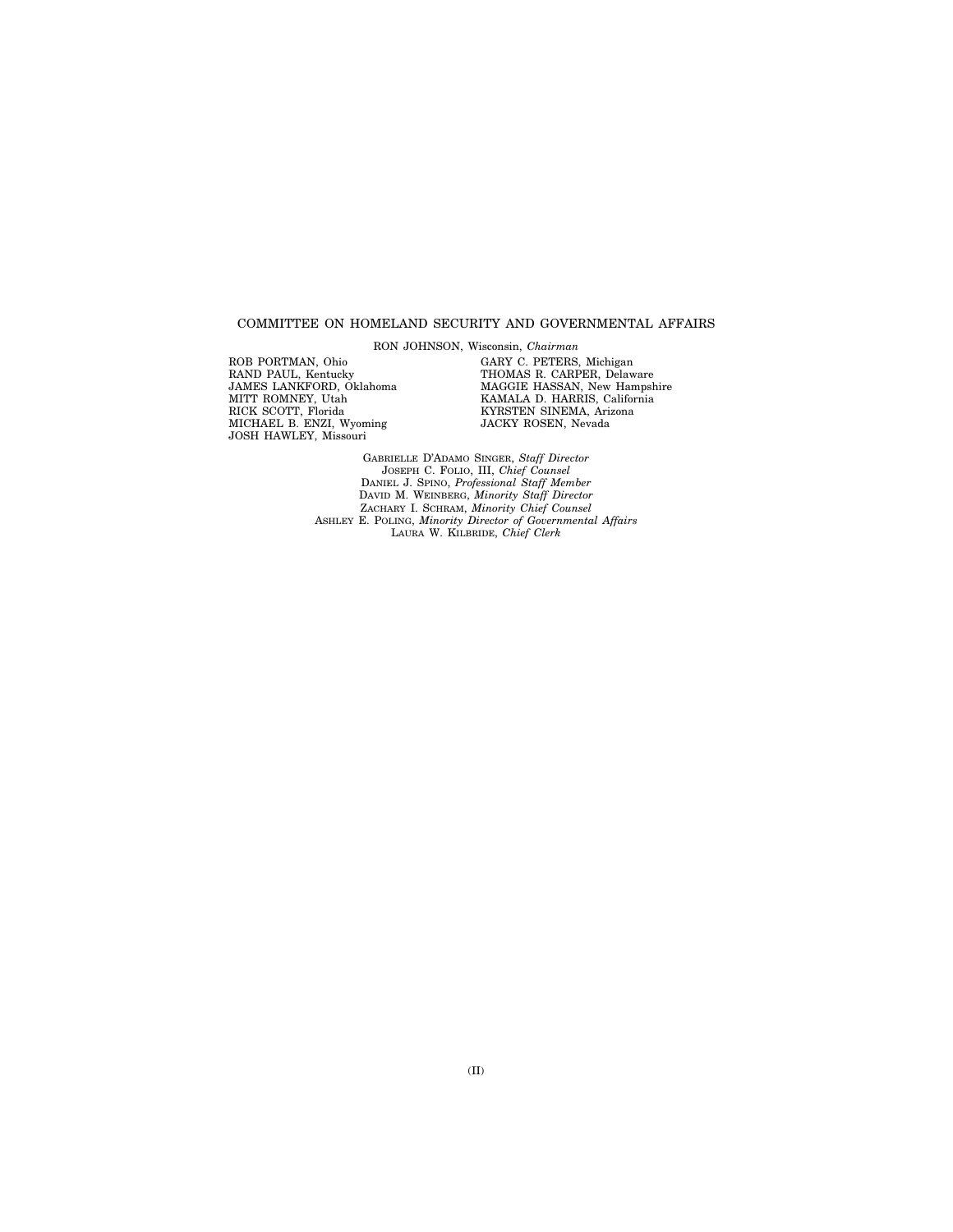# **Calendar No. 67**

Page

| 116TH CONGRESS |               | <b>REPORT</b> |
|----------------|---------------|---------------|
| 1st Session    | <b>SENATE</b> | $116 - 31$    |

## ACCESS TO CONGRESSIONALLY MANDATED REPORTS ACT

APRIL 10, 2019.—Ordered to be printed

Mr. JOHNSON, from the Committee on Homeland Security and Governmental Affairs, submitted the following

## R E P O R T

#### [To accompany S. 195]

## [Including cost estimate of the Congressional Budget Office]

The Committee on Homeland Security and Governmental Affairs, to which was referred the bill (S. 195) to require the Director of the Government Publishing Office to establish and maintain a website accessible to the public that allows the public to obtain electronic copies of all congressionally mandated reports in one place, and for other purposes, having considered the same, reports favorably thereon with amendment and recommends that the bill as amended do pass.

### **CONTENTS**

|  | 1 agu |
|--|-------|
|  |       |
|  |       |
|  |       |
|  |       |
|  |       |
|  |       |
|  |       |
|  |       |

## I. PURPOSE AND SUMMARY

The purpose of S. 195, Access to Congressionally Mandated Reports Act, is to increase transparency of Federal Government operations by requiring the Government Publishing Office (GPO) to publish online all congressionally-mandated government reports issued by Federal agencies.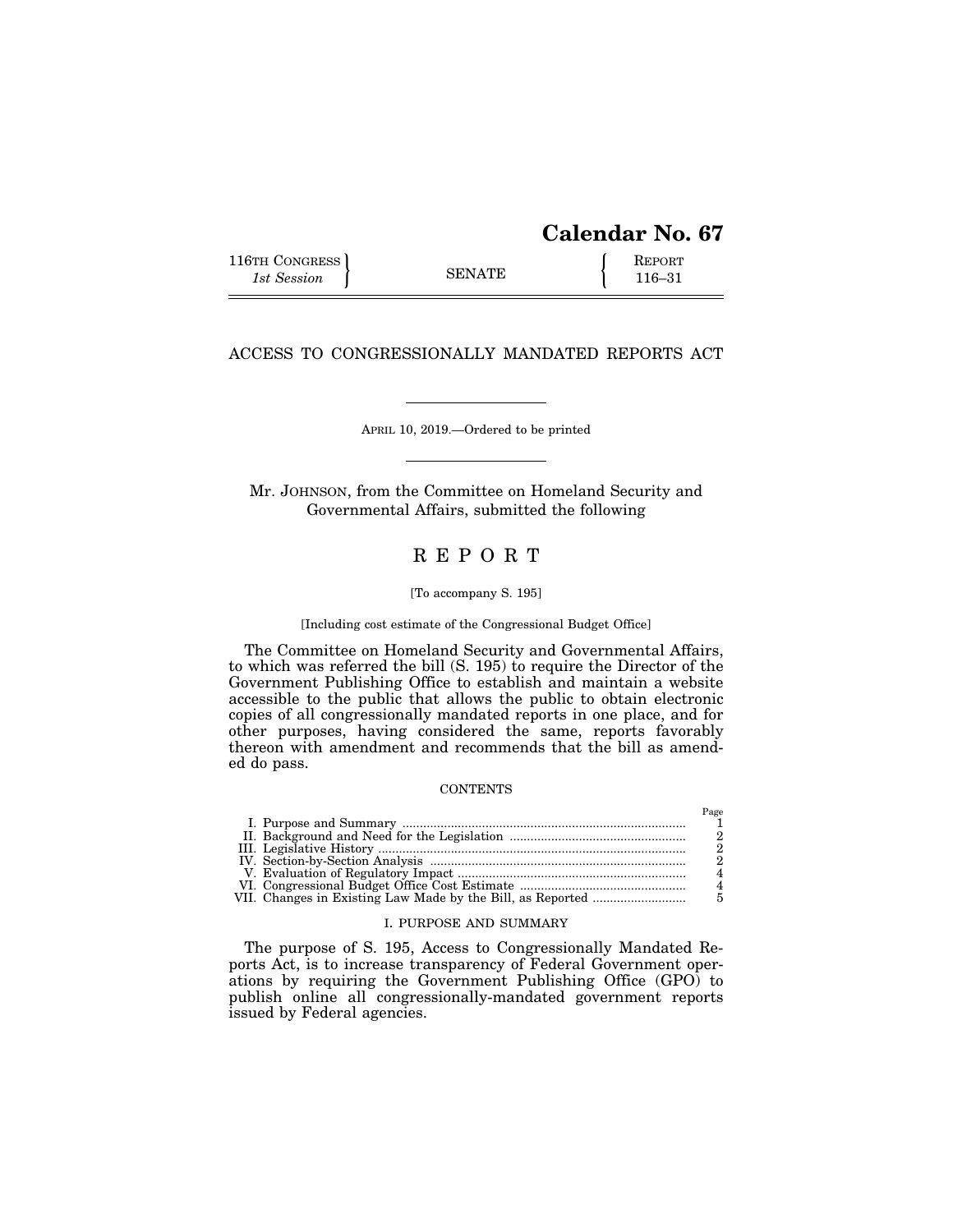#### II. BACKGROUND AND NEED FOR THE LEGISLATION

Congress often mandates in legislation for an agency to provide it with a report of particular information or policies. From 2014– 2015, Congress expected to receive 4,291 written reports from 466 Federal agencies and nonprofit groups.<sup>1</sup> However, the reports are typically only provided to congressional offices in hard copy, and ''stored in the abyss.'' 2 Agencies expend taxpayer-funded time and resources to produce these reports which are intended to inform legislation or congressional oversight of agency operations, yet the general public and Congress itself faces obstacles to locate and review these reports.

Agencies are not always required to publicly post congressionally-mandated reports. Without such a requirement, agencies decide whether or not to make them accessible to the public. Moreover, there is no central database for the public to locate congressionally-mandated reports. If an individual or organization sought to compile congressionally-mandated reports, they would have to manually search through each Federal agency's website to determine what is publicly available.

S. 195 facilitates the public's access to congressionally-mandated reports by requiring all Federal agencies to send any such reports to the GPO for publication on its website.

#### III. LEGISLATIVE HISTORY

S. 195 was introduced on January 19, 2019, by Senators Rob Portman (R–OH), Margaret Hassan (D–NH), and Amy Klobuchar (D–MN). The bill was referred to the Committee on Homeland Security and Governmental Affairs.

The Committee considered S. 195 at a business meeting on February 13, 2019. S. 195 passed by voice vote *en bloc* with Senators Johnson, Portman, Paul, Lankford, Romney, Scott, Enzi, Hawley, Peters, Carper, Hassan, Harris, Sinema, and Rosen present.

IV. SECTION-BY-SECTION ANALYSIS OF THE BILL, AS REPORTED

#### *Section 1. Short title*

This section establishes the short title of the bill as the ''Access to Congressionally Mandated Reports Act''.

## *Sec. 2. Definitions*

This section provides definitions for the terms ''congressionally mandated report," "Director," "Federal agency," "open format," and ''reports website.''

## *Sec. 3. Establishment of website for congressionally mandated reports*

This section establishes a website for the public to access congressionally-mandated reports.

Subsection (a) requires GPO to establish and maintain a website for publication of electronic copies of all congressionally-mandated

<sup>1</sup>David Fahrenthold, *Unrequired Reading,* Washington Post (May 3, 2014), https:// www.washingtonpost.com/sf/national/2014/05/03/unrequired-reading/?utm\_term=.44fe005eb16e. See also U.S. House of Representatives, Office of the Clerk, Reports to be Made to Congress, House Document No. 116–4 (Jan. 3, 2019).<br><sup>2</sup> *Id.* 2 *Id.*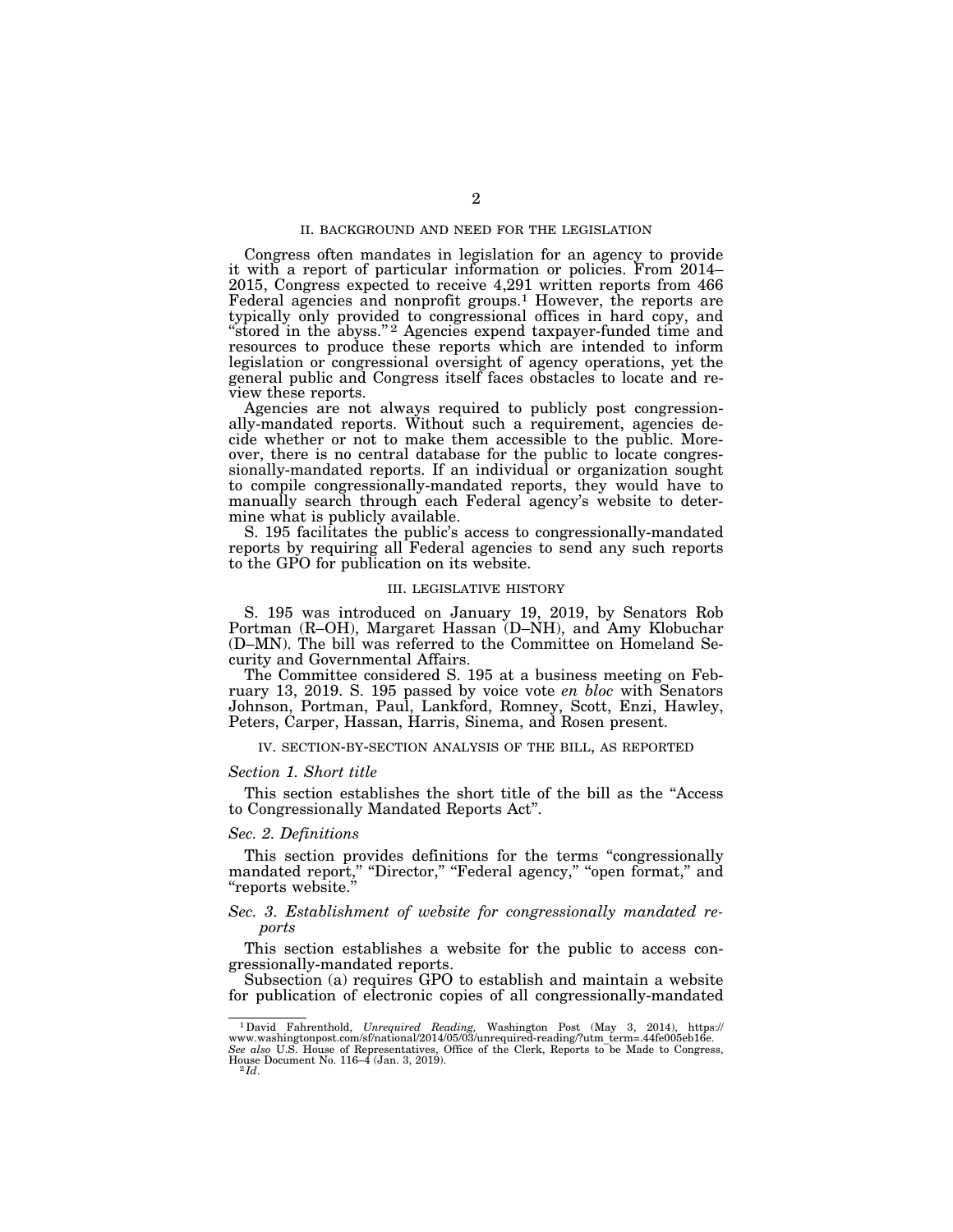reports. This subsection requires GPO to consult with the Clerk of the House of Representatives, the Secretary of the Senate, and the Librarian of Congress on the maintenance and collection of congressionally-mandated reports.

Subsection (b) describes the requirements for the website required under subsection (a). This subsection requires GPO to ensure that each report has a citation to the statue, conference report, or resolution requiring the report. Each electronic copy must be easily accessible and available to the public. This subsection requires that reports on the website are searchable by title, Federal agency, date of publication, receiving congressional committee, legislation requiring the report, subject tags, an alpha-numeric identifier for each report, key words, and full text searches. A congressionally-mandated report must be published on the GPO website a month after it is submitted to Congress. All reports on the GPO website must be downloadable either individually or in bulk. The website must also indicate whether an agency submitted a congressionally mandated report by the required deadline or whether an agency did not submit such a report.

Subsection (c) requires GPO to maintain a list of congressionallymandated reports that Federal agencies fail to submit along with their due dates. If an agency fails to provide a report in an open format, GPO must attempt to convert it to an open format.

Subsection (d) prohibits GPO from charging a fee, requiring registration, or imposing any other limitation for access the reports website.

Subsection (e) requires GPO to update the website as necessary.

#### *Sec. 4. Federal agency responsibilities*

This section establishes protocols for agencies to submit congressionally mandated reports to GPO.

Subsection (a) requires Federal agencies to submit an electronic copy of each congressionally mandated report to GPO, as well as other information required under this bill. This subsection does not remove any requirement for a Federal agency to publish the report on its agency website.

Subsection (b) requires OMB to issue guidance to agencies within 240 days of the implementation of this bill.

Subsection (c) requires agencies to submit the reports in an open format.

Subsection (d) requires each agency to designate a point of contact for congressionally-mandated reports.

Subsection (e) requires the Librarian of Congress and the Clerk of the House of Representatives to annually submit to GPO a list of Federal agency reports mandated by Congress that year. All such reports must be submitted to GPO by April 1 of the following year and can be submitted on a rolling basis.

#### *Sec. 5. Removing and altering reports*

Section 5 allows a Federal agency to change or remove a congressionally-mandated report on the GPO website only if the agency consults with each congressional committee that received the report and if Congress enacts a joint resolution authorizing the change or removal. This section exempts technical corrections from this requirement.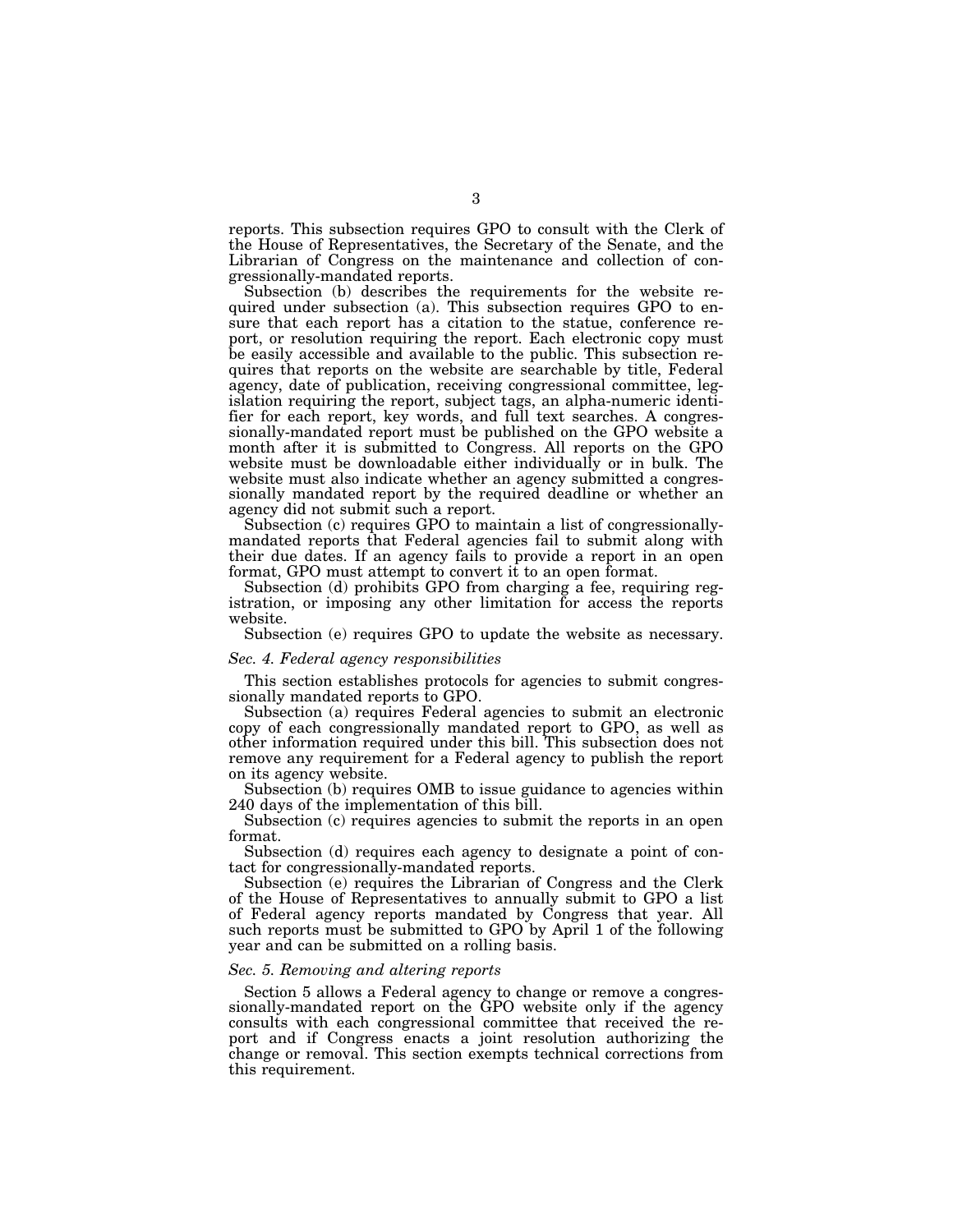#### *Sec. 6. Relationship to the Freedom of Information Act*

This section establishes procedures for exempting certain information in congressionally-mandated reports from disclosure on the GPO website.

Subsection (a) clarifies that compliance with the provisions in the bill does not interfere with an agency's requirements under the Freedom of Information Act (FOIA) nor does the bill require GPO to review congressionally-mandated reports for identifying and redacting information exempt from disclosure under FOIA.

Subsection (b) requires Federal agencies to redact information from a congressionally-mandated report only if the information is exempt from disclosure under FOIA before submitting the report to GPO. Agencies must identify each redaction from the report and the exemption under which the redaction is made.

Subsection (c) allows a Federal agency to withhold information from publication on the GPO website only if the agency reasonably foresees that disclosure violates a privacy interest under FOIA or is prohibited by law. In such circumstances, the agency must consider whether a partial disclosure of information is permissible, and if so, take the necessary steps to separate and release nonexempt information.

#### *Sec. 7. Implementation*

Section 7 requires implementation of this bill within one year of enactment. This section applies the requirements of this bill to all congressionally-mandated reports submitted to Congress on or after the implementation deadline.

## V. EVALUATION OF REGULATORY IMPACT

Pursuant to the requirements of paragraph 11(b) of rule XXVI of the Standing Rules of the Senate, the Committee has considered the regulatory impact of this bill and determined that the bill will have no regulatory impact within the meaning of the rules. The Committee agrees with the Congressional Budget Office's statement that the bill contains no intergovernmental or private-sector mandates as defined in the Unfunded Mandates Reform Act (UMRA) and would impose no costs on state, local, or tribal governments.

VI. CONGRESSIONAL BUDGET OFFICE COST ESTIMATES

U.S. CONGRESS, CONGRESSIONAL BUDGET OFFICE, *Washington, DC, March 8, 2019.* 

Hon. RON JOHNSON, *Chairman, Committee on Homeland Security and Governmental Affairs, U.S. Senate, Washington, DC.* 

DEAR MR. CHAIRMAN: The Congressional Budget Office has prepared the enclosed cost estimate for S. 195, the Access to Congressionally Mandated Reports Act.

If you wish further details on this estimate, we will be pleased to provide them. The CBO staff contact is David Hughes.

Sincerely,

KEITH HALL, *Director.*